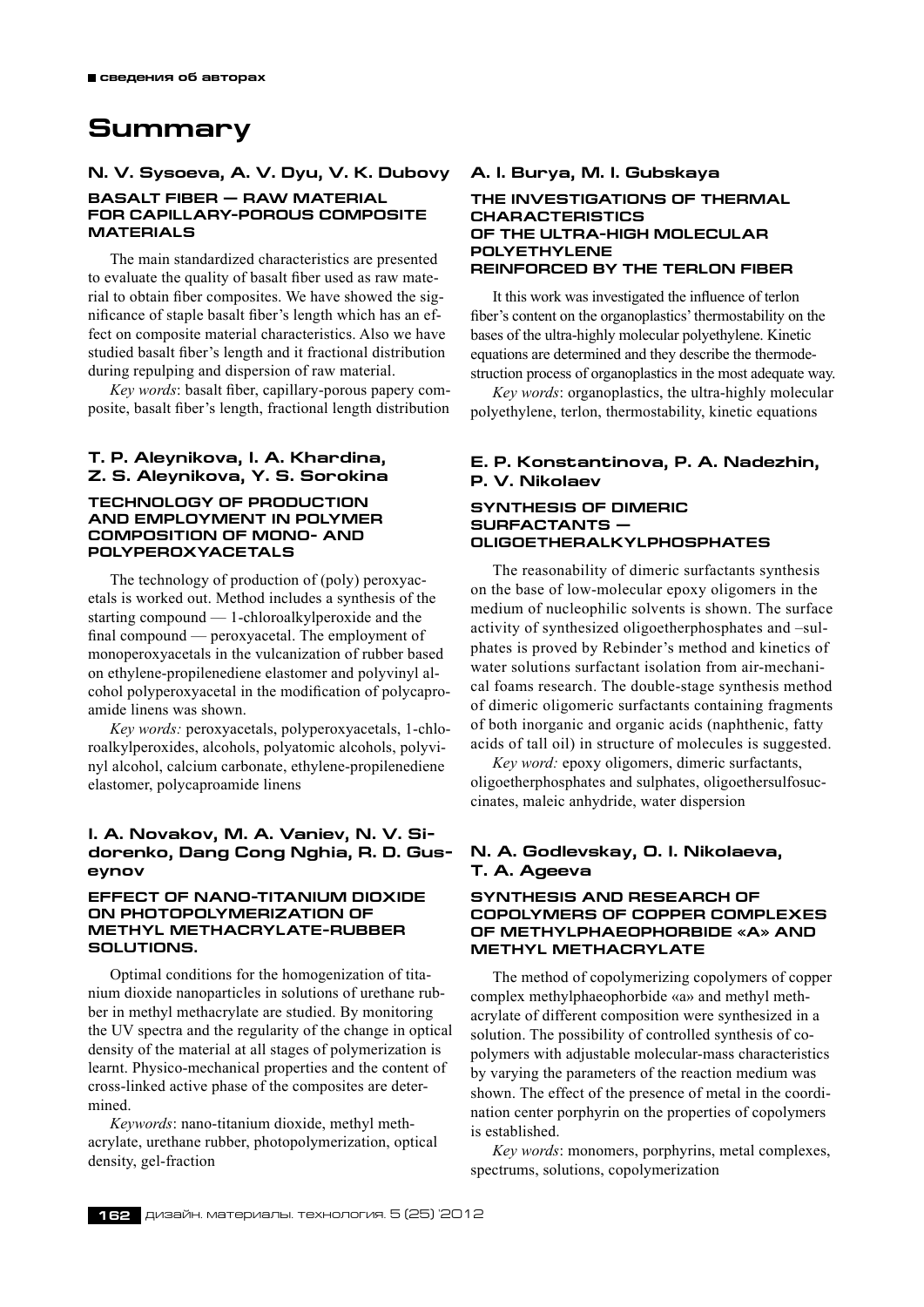#### **A. R. Tagirov, G. N. Bespalova, A. N. Larin, T. A. Ageeva, A. O. Lebedenko**

#### **ALTERATION OF ELECTROCOATED PAINT FILMS BY MACROHETEROCYCLIC COMPOUNDS**

Performed alteration of CCH-0125 lacquer-based water diluting paint-and-lacquer electrocoating applied compositions by porphyrins and their derivatives. Proposed structure of the altered film-former micelle. Shown that altered coatings can be hardened at lower temperature and that they possess good protective and aesthetic properties.

*Key words:* paint-and-lacquer coatings, electrocoating, alteration, porphyrins

#### **L. N. Mizerovsky**

#### **Why are linear crystallizing polymers melting in the wide temperature range?**

The point according to the wide range of semicrystalline polymer melting reflects thermomechanical nature of process of their main mass of crystallites destruction is proved. *Keywords*: polymers, melting, crystallization

# **A. R. Ibatullina, E. A. Sergeeva**

## **CREATING OF COMPOSITE MATERIALS BASED ON ARAMID FIBERS MODIFIED BY PLASMA TREATMENT**

Manufacture of composite materials from fibers of the third generation grows and actual problem in this area is hydrophilization of synthetic reinforcing materials. The increase of wettability of aramid fiber with polymer binder and increase bond strength of reinforcing aramid fiber with an epoxy matrix using plasma activation of the fiber surface was shown.

*Keywords*: composite, aramid fiber, plasma treatment, the wettability of epoxy resin

## **Ya. V. Redko, O. V. Romankevich**

#### **The geterocoagulation of magnetite dispersion on the polyamide FIBROUS material**

Experimentally established the possibility of creating fibrous materials based on polyamide fibers by the synthesis of the dispersion of magnetite in the dye bath and the deposition of particles of colloidal degree of dispersion on the surface of polyamide fiber materials by geterocoagulation.

*Keywords*: magnetite dispersion, nanoparticles, geterocoagulation, polyamide fibrous materials, process of dyeing

## **О. V. Romankevich, N. А. Bardash, О. А. Garanina**

#### **Thermodynamics of dyeing of PANfibers by cationic dyes**

Thermodynamics of dyeing of PAN-fibers by cationic dyes was researched. The material effect of the nano-sized interfacial layer between fibrous material and dye bath was showed. The chemical potential of dye was described by means of the change of partial mole enthalpy of dye and entropy activity coefficient.

*Key words*: cationic dye, multilayer system, nano-sized interfacial layer

#### **A. A. Rybakov, L. A. Shcherbina, I. A. Budkute, V. M. Boiko, L. O. Trzhetsetskaja**

#### **INVESTIGATION OF THERMOOXIDATIVE STABILISATIONOF FIBER-FORMING TERCOPOLYMERS OF ACRYLONITRILE WITH ACID COMONOMERS**

Process of thermooxidation of fibers on the basis of copolymers of acrylonitrile with the various maintenance of acid comonomer by means of thermal method is investigated. Activating influence of the maintenance of acrylic acid on polycyclizationreaction of nitrile groups of the polymeric substrate is shown. Influence of modes of thermooxidation on properties of the thermooxidizedpolyacrilic fibers is observed.

*Key words*: polyacrylonitrile fiber, acid comonomer, thermooxidativestabilization, polycyclization

### **P. V. Chvirov, I. S. Gorodniakova, L. A. Shcherbina**

#### **RESEARCH PROCESS FOR PRODUCING ACRYLIC FIBER WITH INCREASED STRENGTH**

The investigated impact of various technological factors on the process of obtaining polyacrylonitrile fibers. Obtained data are needed to optimize the process of obtaining polyacrylonitrile fibers for special applications.

*Key words*: polyacrylonitrile, spinning, fiber, strength, elongation, shrinkage

#### **O. N. Osipenko, А. R. Baykova, N. A. Branovets, A. G. Kharytanovich, L. A. Shcherbina**

#### **Influence of the nature of acid comonomers on synthesis of fiber-forming copolymers of acrylonitrile**

The kinetics synthesis of copolymers acrylonitrile (АN) with various acid comonomers is studied and kinetic parametres of this process are defined. The inhibiting in-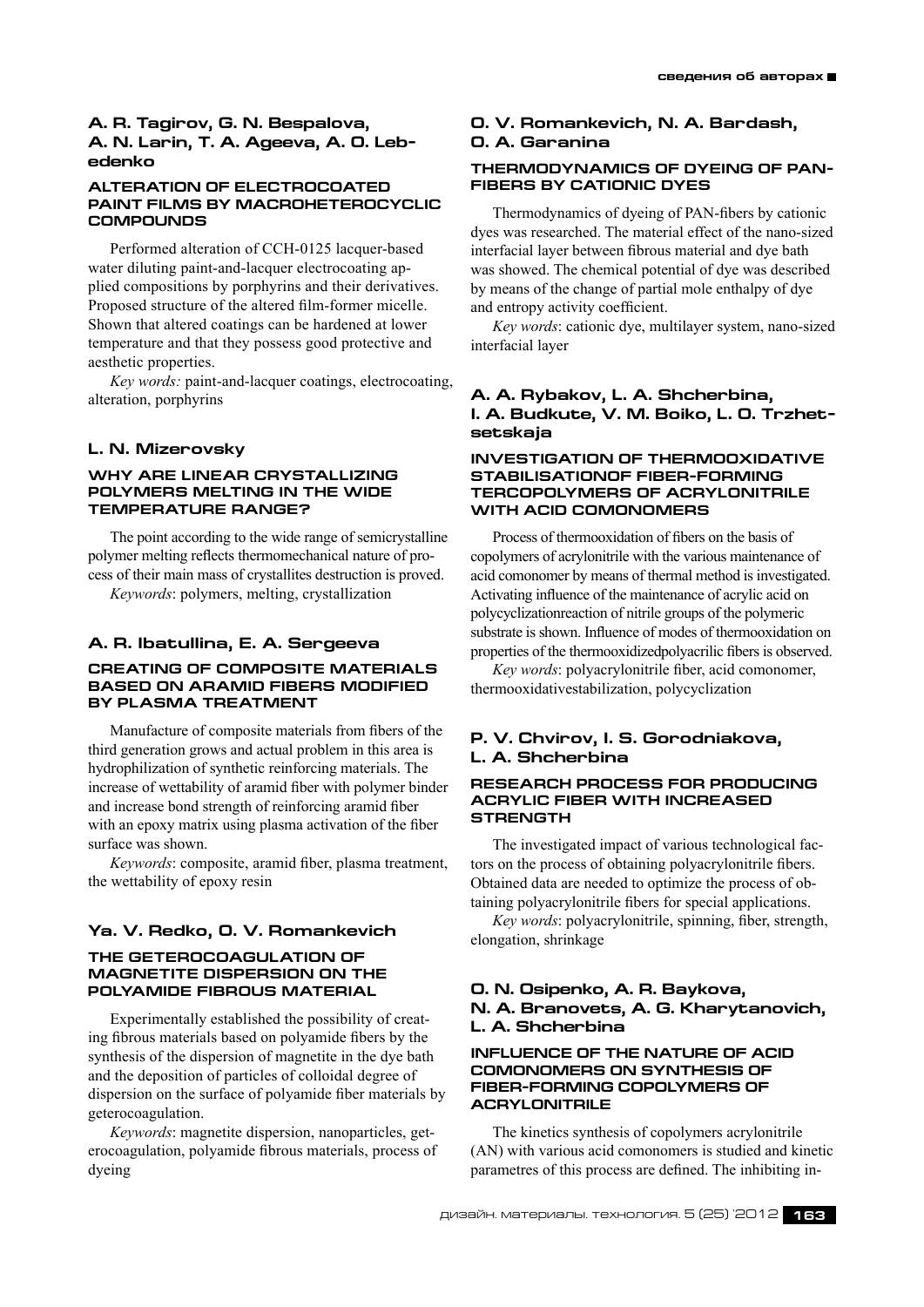#### **summary**

fluence carboxylated monomers on dynamics of synthesis of copolymers acrylonitrile is shown.

*Key words*: acrylonitrile, copolymer, copolymerization, kinetic

## **M. V. Stefanenko, T. V. Pyrkh, A. A. Rybakov, L. A. Shcherbina, Yu. M. Mozheyko**

#### **RESEARCH OF POLYCONDENSATION OF LACTIC ACID**

The lactic acid polycondensation process was studied. Conditions of polylactic acid synthesis was defined. Polymers are having temperatures: of glass transition in a range 50 65°С, of cold crystallisation — 70 100°С, of melting — 150 175°С, of maximum speed of a thermal destruction above 275°С.

*Key words*: lactic acid, polycondensation, polylactic acid, catalyst, molecular weight, glass transition temperature, crystallisation temperature, melting temperature, thermal destruсtion temperature

#### **Krasnovskii A. N., Kazakov I. A.**

#### **The impact of a resin pressure and external forse on stressstrain state of the material in pultrusion**

The article presents the main results of theoretical investigations of the stress-strain state of polymer composite materials for large pultruded products. The relations for stress and strain determining in any section of a circular rod are obtained. The solutions are offered for strain reducing to prevent the appearance of defects in the composite products.

*Keywords*: composite material, pultrusion, stress-strain state, permeability, oversized rod

#### **Krasnovskii A. N., Kvachev K. V.**

#### **MATHEMATICAL MODELING OF MECHANICS PULTRUSION PROCESS OF POLYMERIC COMPOSITE MATERIALS**

The paper presents the mathematical formulation of the problem Pultruded process for products of cylindrical shape. The material in the spinneret is divided into two areas: cured provided in the form of a transversely isotropic elastic medium, and uncured provided in the form of Newtonian viscous fluid. The model assumes a more accurate determination of the parameters of the process of pultrusion.

*Keywords*: pultrusion, composite material, polymerization, mathematical model, die

## **A. G. Kuznetsov, L. G. Makhotina, E. L. Akim**

## **Usage of biopolymer arabinogalactan in production of cellulose composites**

Nowadays using of recycled fiber and noncarbon filler abundantly in body of cellulose composites leads to reduce of its' mechanical properties. In this paper possibility of arabinogalactan usage as an agent for increase of cellulose composite dry strength was studied.

*Key words*: composites, arabinogalactan, cationic starch, paper dry strength, biorefining, hemicellulose

## **E. L. Akim, I. N. Abramov, M. V. Kovalenko, E. V. Denisova**

## **MODIFICATION OF CELLULOSE NANOSTRUCTURE DURING LARCH PULP DRYINGPROCESS**

The articleis madeunder the project «Larch» Thisarticle describesa numberof works onnanostructureof pulpfibers, also it was investigatedthe mainmorphological properties andwater retentionvalue of larchand pine pulp fibers, depending on the refining degree and type of drying process. Due to the results obtained inthis research it is possible to explainthe influence ofcontactand contactlessdrying processes oncornification and propertiesof secondary (recycled) fibers.

*Key words:* larch, cellulose nanostructure, nanocomposites, nanotechnology, relaxation state of cellulose amorphous regions, drying process, morphological properties of fiber, fiber water retention value

## **R. F. Vitkovskaya, I. G. Rumynskaya, A. Yu. Smirnov, Z. I. Nikultseva.**

## **Assessment of the Relationship of Catalytic Properties of Polymer Metal-Containing Materials and Technology methods of Their Production**

Investigation of catalytic properties of the metalpolymer catalysts is carried out. The interrelation between technological parameters of support modification and metal content in active form on it. The contribution of the metal of various chemical forms on catalytic layer in formation is determined.

*Key words*: polyacrylonitrile, fibres, catalytic activity, stability, modification, fixation of metal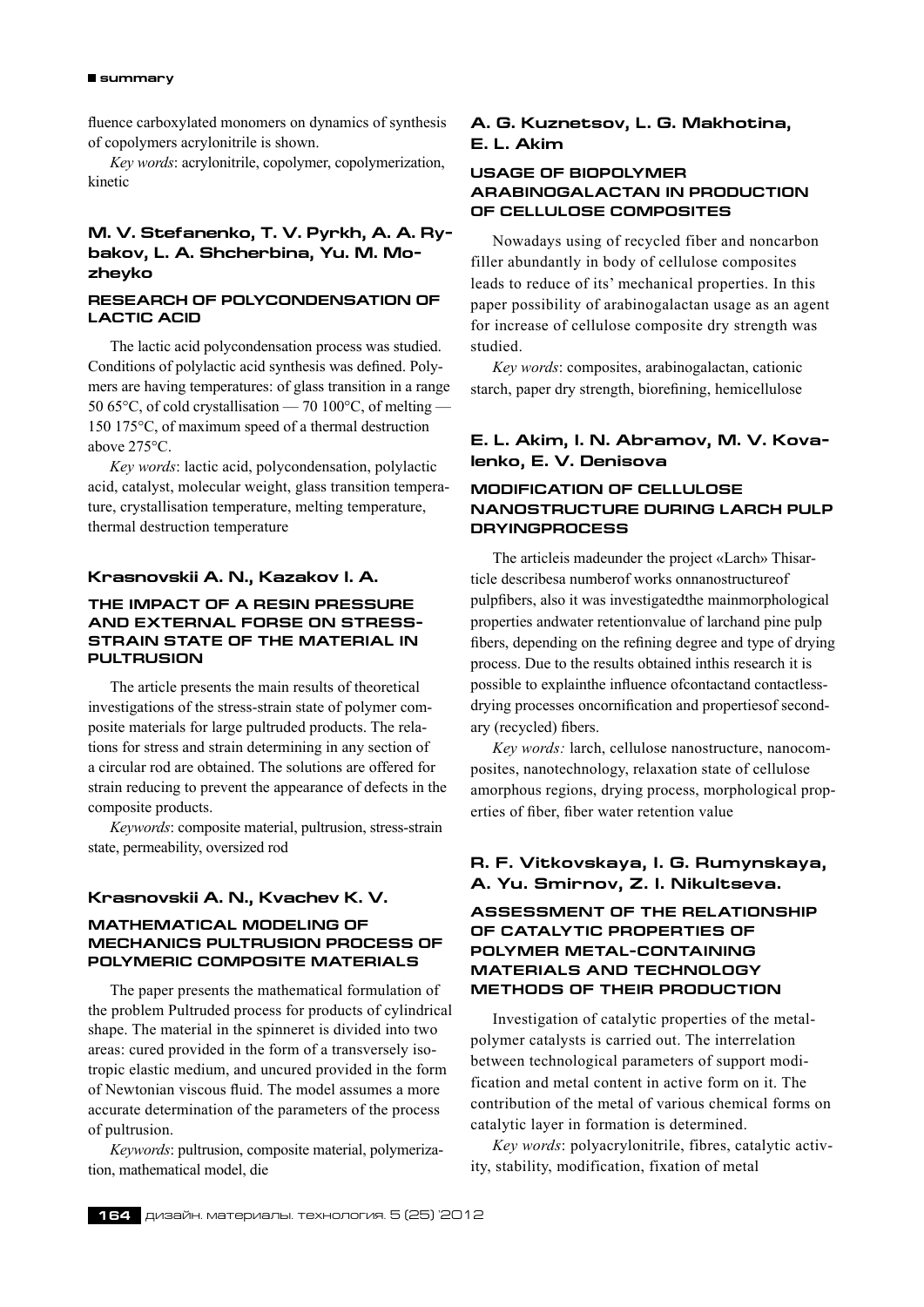## **N. A. Tichomirova, V. A. Popova**

## **DISPERSION OF DYE AS CRITERION OF EFFICIENCY OF COLORATION TECHNOLOGY OF TEXTILE MATERIALS**

The sizes of particles of insoluble and soluble forms of dyes with use of the laser NANOTRAC analyzer are defined. It is shown that both insoluble, and water-soluble forms of dyes at temperature 25°С are in the aggregated condition; applied for a drop — jet technology the high-concentrated solutions of dyes shouldn't contain a particle in the size more than 2 microns.

*Key words:* dyes, dispersion, measurement of the size of particles, ink jet printing

## **O. A. Moskalyuk, E. S. Tsobkallo, V. E. Yudin**

#### **Effect of carbon nanoparticles of electrically conductive polymer material on value of elasticity module identified by different methods**

Obtained electrically conductive composite materials (CM) based on polypropylene matrix filled with nanoparticles of carbon black and carbon nanofibers. Defined changes in electrical resistance and modulus of elasticity of the CM, depending on the type and concentration of conductive filler injected. A comparison of the values of the modulus of elasticity, a certain mechanical, dynamic and acoustic methods.

*Key words*: composite material, polypropylene, carbon nanoparticles, electrical resistance, elastic modulus, stiffness, mechanical modulus, dynamic modulus, acoustic module

## **O. Z. Akhmetshina. V. A. Zhukovskiy, V. E. Nemilov, V. A. Khokhlova**

#### **SURGICAL ANTIADHESION MATERIALS ON BASE OF CARBOXYMETHYLCELLULOSE**

Film antiadhesion materials on the base of carboxymethylcellulose with a specified absorption period are developed. The kinetics of swelling of the polymer film materials in depend of the temperature and duration of heat treatment are studied.

*Key words:* carboxymethylcellulose, adhesive illness, heat treatment, barrier antiadhesion materials, degree of swelling, kinetics of swelling

## **V. A. Zhukovskiy, V. A. Khokhlova, T. Yu. Anuschenko, N. I. Mukhina, V. V. Svistov, I. M. Kirichenko**

## **POLYGLYCOLIC ABSORBABLE ANTIMICROBIAL SURGICAL THREADS**

Absorbable braided threads on the basis of polyglycolic acid can be infected because of interfiber capillarity. In order to obtain antibacterial properties, technological process of formation on threads of absorbable copolymer (glycolic and lactid acid) coating with miramistin has been developed.

*Key words:* surgical threads, biodistruction, polymeric coating, antimicrobial properties, technological process

## **Mikhalchan A. A., Lysenko A. A., Kryskavets M. V.**

## **electrophysical properties of carbon nanodispersed materials**

The influence of different factors on electrophysical properties of carbon nanotubes and their agglomerates is discussed. Electrical resistivity of different types of carbon black and carbon nanotubes was observed. Comparative analysis of electrophysical properties of carbon nanodispersed materials based on the correlation with their morphology and compacting ability was made.

*Key words:* carbon nanodispersed materials, carbon nanotubes, carbon black, electrical resistivity

## **E. L. Illarionova, T. N. Kalinina, L. E. Vinogradova, L. M. Shtyagina**

**DEVELOPMENT OF NATURAL-BASED FIBROUS COMPOSITE MATERIALS WITH IMMOBILIZED MICROORGANISMS FOR REVEGETATION OIL– CONTAMINATED SOILS**

Technological process for obtaining of highly efficient and stable biological product based on natural polysaccharide alginate sodium with immobilized microorganisms for oil-destruction is proposed.

*Key words*: polysaccharide, biomass, dehydration, biological preparation, oil-destruction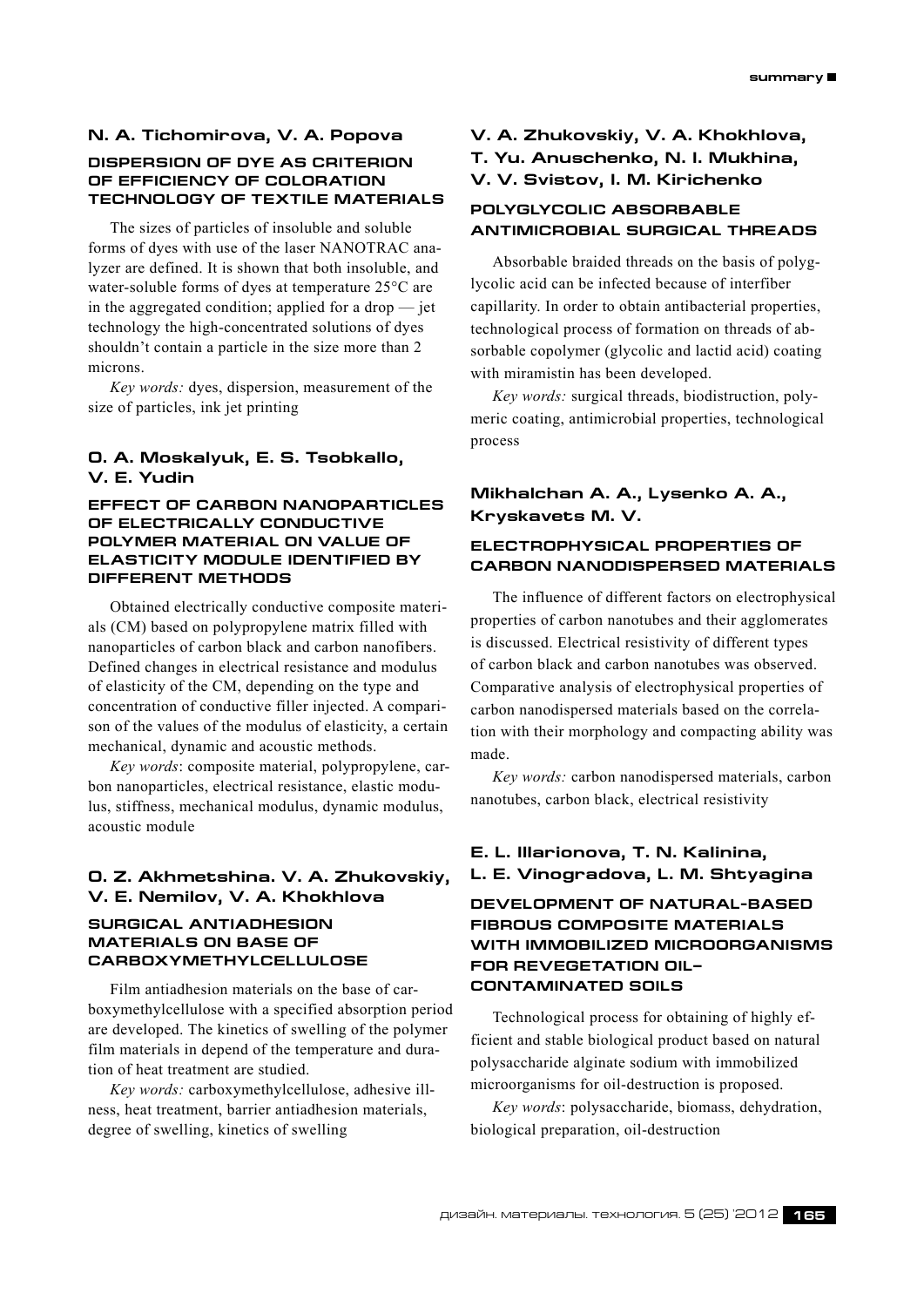## **G. V. Aleksandrov, M. M. Kardash, D. V. Aynetdinov, D. V. Oleynik**

## **THE REINFORCEMENT AS AN IMPROVEMENT PROCESS FOR RISING PROPERTIES' COMPLEX OF CATION-EXCHANGE MEMBRANES «POLYCON»**

The general advantages of polycondensation inflation method for production of membranes were described. Improvement of technology by means of using the material from novolak formaldehyde fiber as reinforcement system was suggested. The main properties of material were presented. The results of her influence on composite heterogeneous membrane properties were proposed.

*Key words*: polycondensation inflation, heterogeneous membrane, electrodialysis

#### **Yu. A. Kadykova, S. V. Ulegin, K. D. Lure, S. E. Artemenko**

## **DEVELOPMENT BAZALTONAPOLNENNYH EPOXY COMPOSITE HIGH SET OF PROPERTIES**

The possibility and effectiveness of particulate basalt as a filler for epoxy resin, thus expanding the scope of the filler to create a composite polimermatrichnyh a wide range of applications.

*Keywords*: Basalt, epoxy, physico-chemical and mechanical properties, the kinetics of curing

## **I. A. Tyurin, M. M. Kardash, D. V. Terin, M. N. Batura**

#### **COMPOSITE CHEMOSORBTION FIBROUS MATERIALS, PERSPECTIVES OF MODIFICATION AND APPLICATIONS**

The aim of this work is the production of highperformance, cation-exchange chemosorbtion fibrous materials on basis of phenol, formaldehyde, sulfuric acid, polyacrylonitrile fiber — «POLYCON K». We carried out research to state structure characteristics, morphology and other properties of «POLYCON K» formed on basis of PAN fiber with addition of super dispersed admixture iron and nickel nanopowder.

*Key words*: composite, chemisorbent, fiber, structure, electrical conductivity, modification, ultra-additive

## **M. O. Ibaev, V. N. Stoudentsov, I. V. Cheremouhina**

#### **IMPROVEMENT OF CROSS-LINKED POLYMER STRAIGTS TECHNOLOGY ON BASE OF CONSTANT ELECTRIC FIELD APPLICATION**

New method of reinforced cross — linked polymers physical modification in constant electric field is offered. Advantages of produced polymer straights are shown comparatively with steel straights.

*Key words*: Cross — linked polymers, polymer composite material, electric field, steel straights, polymer straights

## **A. S. Mostovoy, E. V. Plakunova, L. G. Panova**

#### **COMPOSITIONS DEVELOPMENT AND STUDY OF FIREPROOF EPOXY COMPOSITIONS PROPERTIES**

As the result of the investigations, compositions of epoxy compounds with high mechanical properties and relating to a class of nonflammable materials were developed. Individual and combined effect of plasticizers — trichlorethyphosphate, tricresylphosphate and filler — ammonium polyphosphate on the curing kinetics and physico-mechanical properties of epoxy composites was found.

*Key words*: Epoxy oligomer, hardeners, modification, reduction of flammability, elastic properties

## **A. V. Afonina, A. I. Finayenov, S. L. Zabudkov**

## **ANODE INTERKALIROVANIYE OF GRAPHITE FOR RECEIVING PRECURSORS OF THE DECANTER**

Possibility of receiving the high-split thermoexpanded graphites (VTRG) in one stage is experimentally shown in the electrochemical way. The bulk density of VTRG thus makes  $0,6-0,8 \text{ g/dm}^3$ . It is established that the repeated anode interalirovaniye of compacts of VTRG leads to partial stratification of packs of decanters and receiving preparations of 2–3 grafenovy layers containing in carbon particles.

*Keywords*: an anode interkalirovaniye, connections of introduction of the graphite, the high-split thermoexpanded graphite, graphene